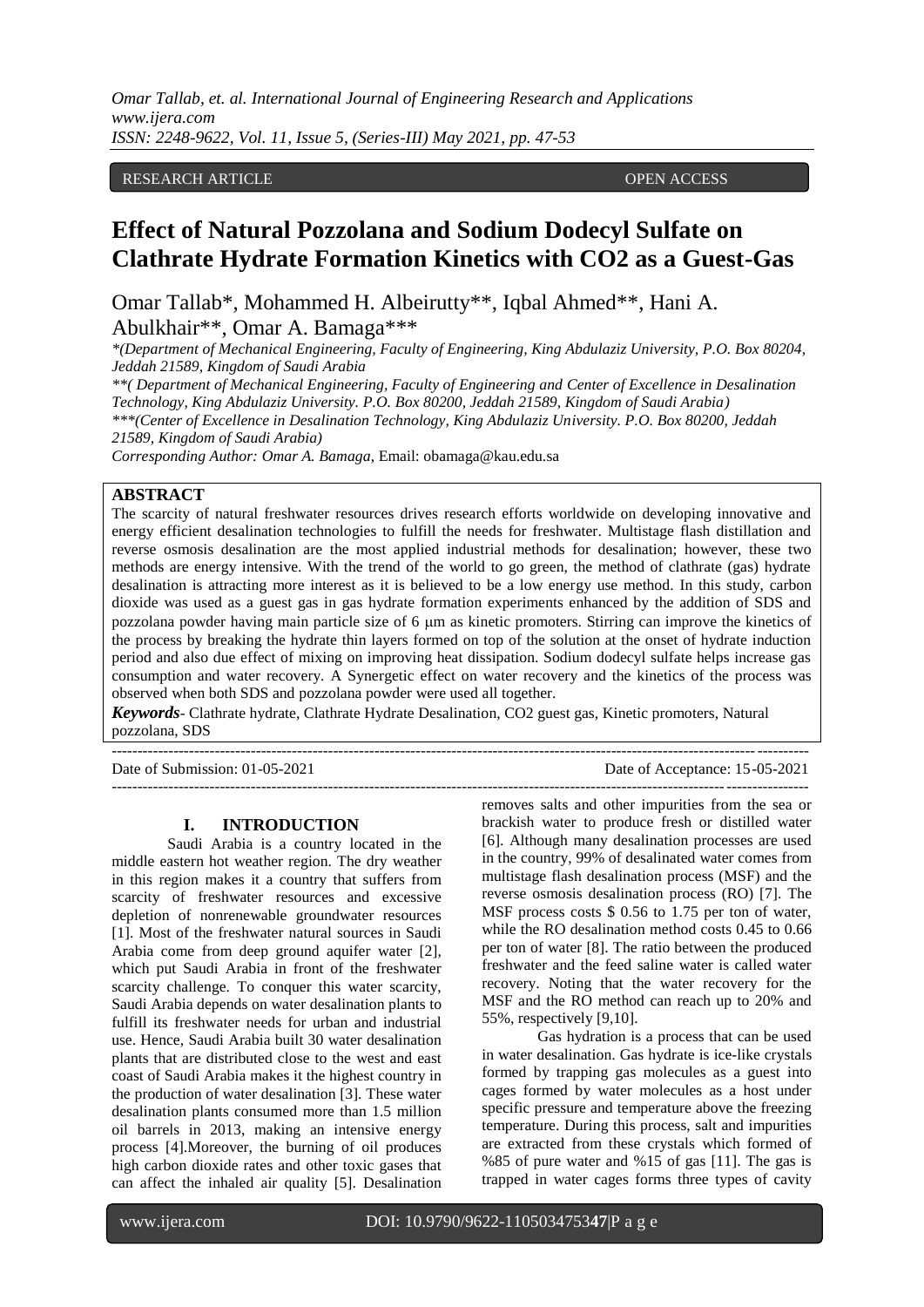structures. The number of water molecules which form Structure I, Structure II and Structure III is 46, 136 and 34 water molecules, respectively. Structure 1 is formed with small molecules of gasses such as methane and carbon dioxide, while structure 2 is formed with a little bigger molecule of gasses such as propane and iso-butane [12,13]. Gas hydration can be used in gas storage due to its small volume and safe gas storage [14]. Gas hydrate reserves are available in massive amountsin the deep ocean and can be utilized as a source of natural hydrocarbon gasses such as methane, and it is. Also, gas hydration has a beneficial usage in carbon dioxide capturing [5]. Gas hydration was applied for desalination of seawater and brackish water. Since minerals and salts are presented in these water sources, the salt acts as an inhibitor in the gas generation process. It needs a higher pressure and lower temperature above the freezing point to reach the clathrate formation [15]. The gas hydrate can be formed with many gasses, and each gas's formation has its cons and pros. However, to choose a gas for the process of gas hydration, the gas has to be environmentally acceptable, non-flammable, nonpoisoned gas at low and high rates [13]. All gasses can be reused after the separation and the disassociation of the gas hydration [16]. The gas hydration process is a stochastic nature process, and it does not follow a specific trend even when the same levels of parameters were maintained under controlled experiments. Since sodium chloride is an inhibitor for gas hydration, it increases the process's stochastic nature. Also, it increases the induction time of the process, which is the time of the pressure and temperature stability until the first nucleation of the gas hydration [17]. There might be multiple nucleation in the gas hydration process, but the first one is the greatest, and the gas uptake after this nucleation is high and then decreases. The occurrence of nucleation is observed in the pressure and temperature diagram over time by a spike in temperature and a drastic drop in pressure [18]. The gas hydration mostly formed on the interface area between the liquid solution and the pressured gas, forming a thin layer of gas hydration formed on the top of the solution that prevents the gas's diffusion into water. Using surfactants such as sodium dodecyl sulfate (SDS) (C12H25NaO4S) and mix it well with the solution will prevent the phenomenon of the top thin layer formation and give the gas a chance the penetration for further gas hydration formation [14]. Adding SDS at a concentration of 500 ppm into the liquid solution can increase the gas hydrate formation rate by 2.25 compared to the nonsurfactant process [16]. Mechanical mixing technique can be used for breaking the thin layer formed through the use of stirrer. Using a kinetic

promoter or a stirrer at a moderate speed that does not create vortices and bubbles can increase the gas uptake by 2.31. Since the gas hydration process is exothermic, the stirrer also helps heat dissipation and cooling distribution inside the cell [19]. cooling distribution inside Nanoparticles or absorbents help in the gas hydration process in decreasing the induction time and increasing the gas consumption [20]. Aluminum oxide and silicon dioxide can increase the heat transfer in the solution, leading to increased heat dissipation in the gas hydration and improving the kinetic and gas consumption in the gas hydration process up to 47% when used at 0.3 % wt. [21]. Pozzolanas are used to remove heat from concrete mixes and are found by grinding special rocks into micro-levels. Natural pozzolana consists of 71% wt. of silicon dioxide, 13.7% of wt., aluminum oxide and 1% wt. of ferric oxide ground to the level of 5 micrometers have a high effect on removing heat, and it is easily disposed because it is a nonhazardous material.

In this study, the effect of SDS and pozzolana powder as promoters on gas hydrate formation kinetics was determined for CO2-distilled water and CO2-seawater systems under stirring and without stirring. Induction time, water recovery percentage and gas uptake throughout the gas hydration process was calculated and compared using the gas equation of state.

### **II. MATERIAL AND METHOD 2.1. Materials**

The Carbon dioxide gas in this study (99.995 %) is supplied by Abdullah Hashim Industrial Gases and Equipment CO. Ltd.). Pure water was produced in laboratory using an RO lab system (Purelab Option SR-7, Elga Veolia, UK). Pretreated seawater (salinity 3.67% wt.) was obtained from the feed intake of RO desalination plant located on Red Sea coast (Water and Environmental Services Company (WESCO) Plant, Jeddah). SDS of purity 92.5- 100.5% was supplied by Sigma-Aldrich. Coarse nano particles of natural pozzolana (Micrasil®) processed by Imerys Minerals Arabia L.L.C., Rabigh, Saudi Arabia were used.

# **2.2. Apparatus**

Figure 1 shows a schematic diagram of the apparatus used. The apparatus is equipped with a 143 ml volume reactor that has an internal diameter of 50.8 mm and a height of 69.85 mm. The reactor has two clear polycarbonate windows which allow to view the internal contents of the reactor. The reactor is cooled by a cooling jacket that is connected to an external chiller in order to keep the temperature of the reactor under control. The internal temperature of the reactor is measured by two E-type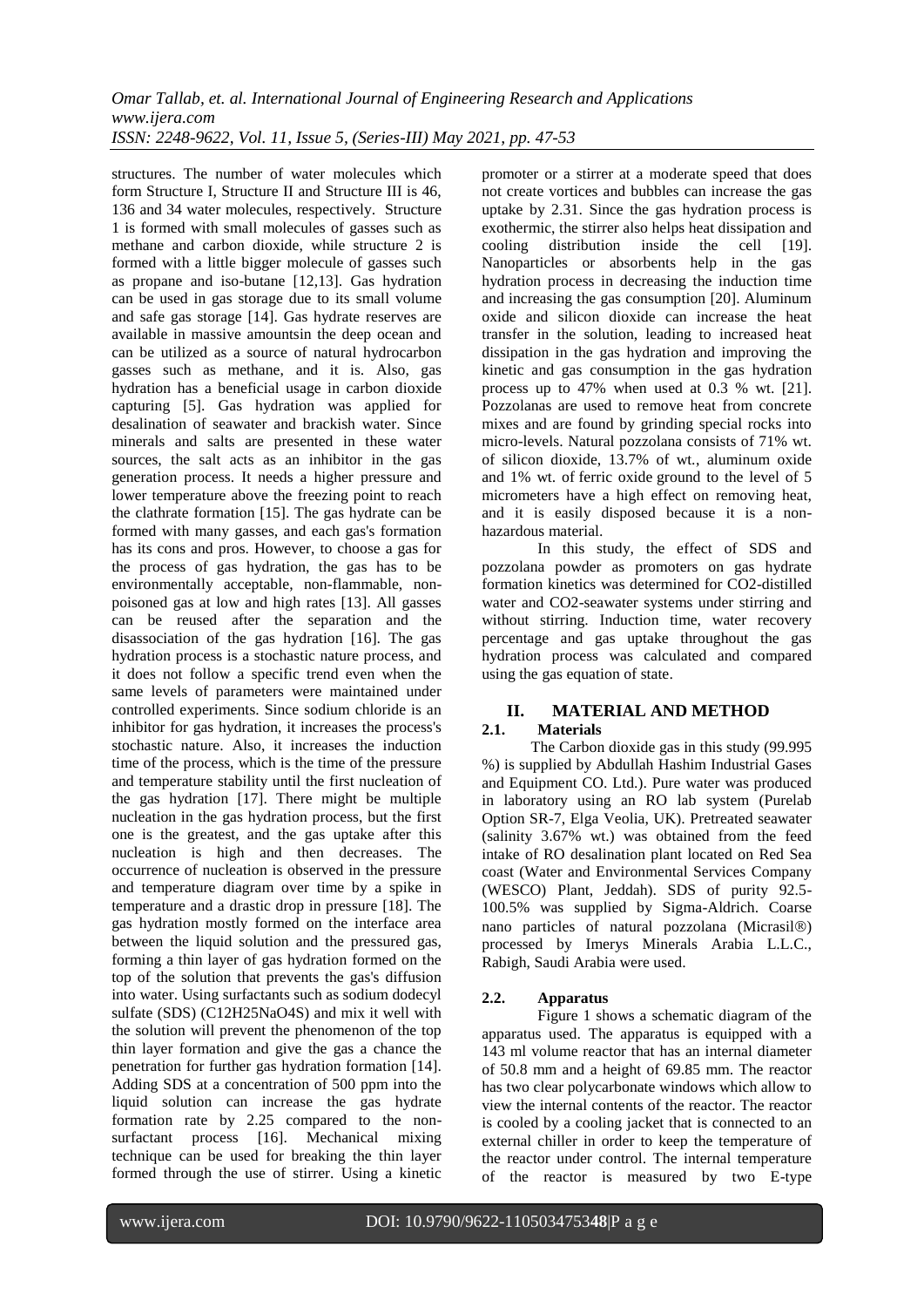thermocouples supplied by Omega, one is for the gas that located above the liquid and the other is inserted deep just above the bottom surface of the reactor to measure the liquid temperature. A Rosemount pressure transmitter is used to measure the internal gas pressure during the experiment. Pressure and temperature sensors are connected to data acquisition system and the data are recorded every two seconds.



**Fig.1** Schematic flow diagram for the apparatus. 1- Gas cylinder. 2- Regulator. 3- Needle valve and release tube. 4- Ball valve. 5- Magnetic stirrer. 6- Cooling jacket. 7- Magnetic stirrer drive. 8- Pressure gauge. 9- Pressure transmitter. 10- Thermocouples. 11- Cooling circulator. 12- Data acquisition system.

# **2.3. Procedure**

### **1.3.1. Solution preparation**

The primary liquids for the experiments are seawater and distilled water. SDS solution is prepared by adding 0.5 g of SDS to 1 liter of seawater or distilled water, thus obtaining solutions with 500 ppm SDS concentration. The solution of o.3 % wt. natural pozzolana with the liquid is prepared by adding 3 g of the natural pozzolana to 1 liter of seawater or distilled water and mixing the product in a blender for at least 2 hours to prevent caking. SDS and pozzolana solution was prepared by mixing equal quantities of already prepared stocks of SDS and pozzolana solutions.

### **1.3.2. Gas Hydrate Formation Procedure**

After preparation of the solution, the reactor was rinsed with the given solution for the experiment, then the reactor was loaded with solution at 40% of its total volume (56 ml solution). Purging the air inside the reactor was done by pressurizing the reactor to 6 bars with carbon dioxide gas and keeping the gas inside for 10 minutes then depressurizing it to reach 2 bar and repeating the same cycle for three times. The reactor was cooled by an external chiller to reach 5 oC, then the system was pressurized to a pressure above the

experimental pressure by 1.4 bar this was done to compensate the effects of cooling on parameters of state of the gas. Then, the minimum set temperature of the cooling chiller was adjusted to 1 oC which is below the hydrate stability temperature and the DAQ system was started to record the temperature and the pressure over time at 2 s intervals. When the reactor temperature stabilized at the minimum set temperature the corresponding pressure was noted. Any further drop in the pressure indicates gas consumption due to gas hydrate formation. Once the temperature and the pressure are stabilized and no further pressure decrease was noticed, then the experiment is ended. A quick overview was done over the recorded data by graphing the temperature and the pressure trend. The graph should have at least one temperature spike and a pressure drop after the spike.

### **1.3.3. Calculation method of hydrate formation parameters**

Gas consumed in moles during the experiment due the gas hydrate formation is calculated by the general law of gasses using Equation (1) as follow:

$$
m_t = \left(\frac{PV}{zRT}\right)_0 - \left(\frac{PV}{zRT}\right)_t \tag{1}
$$

Where $m_t$  is gas consumption, P is the reactor's pressure, V is volume, Z is the compressibility factor, R is the gas constant and T is the temperature of the gas [16]. The indices 0 and t represent, respectively, the conditions of the cell at  $t = 0$  and t. Volume of water converted to hydrate can be found by Equation (2):

$$
V_{Water\ to\ hydrate} = m_t * HN * 18 \, cm^3 \quad (2)
$$

Where HN is the hydration number for the gas used which was taken as 6.0 for the pure carbon dioxide [22].

Water recovery measures the volumetric efficiency of the gas hydration process as a desalination method [16] and can be calculated as follow:

Water recovery = 
$$
\frac{V_{water\;converted\; to\; hydrate}}{V_{prepeated\; feed\; solution}}
$$
 (3)

# **III. RESULTS AND DISCUSSION**

Eight carbon dioxide gas hydrate formation experiments were conducted according to the conditions shown in Table 1. The gas hydrate formation temperature for experiments was found in the range 1 to 1.5 oC.The results of induction time, gas consumption, volume of water converted to hydrate and water recovery are also shown in Table.1.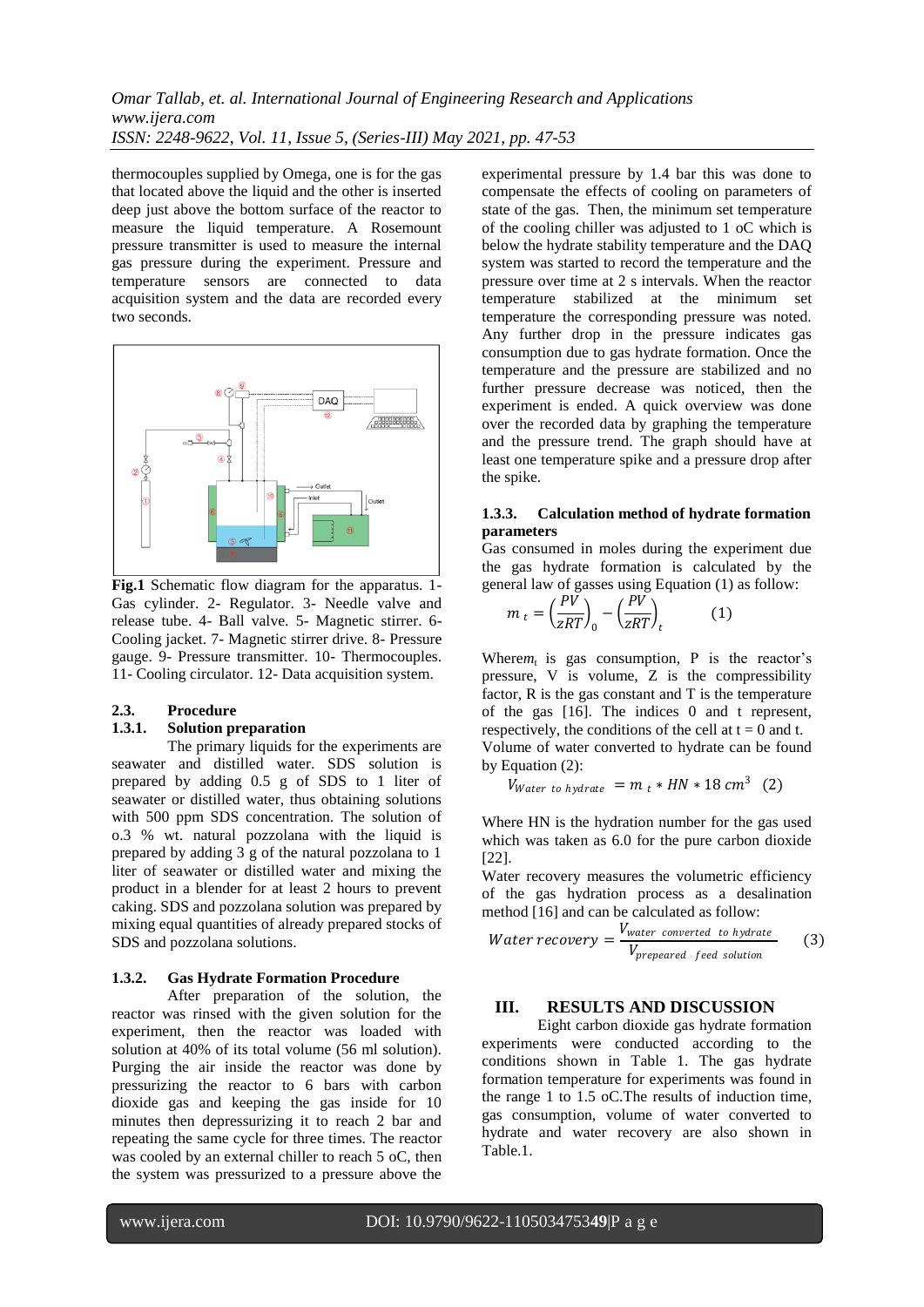|                | <b>Table 1</b> Experimental conditions and results |                            |             |                                            |                |                                            |                                              |  |
|----------------|----------------------------------------------------|----------------------------|-------------|--------------------------------------------|----------------|--------------------------------------------|----------------------------------------------|--|
| Exp<br>#       | Solution                                           | Promoter type              | ᠊ᢦ<br>(Psi) | $\Gamma_{\rm in}$<br>$\left( \min \right)$ | $M_{gc}$ , mol | E)<br>H <sub>2</sub> O<br>$\ast$<br>to Hyd | Water Recovery<br>$\sqrt{\frac{(\%)}{(\%)}}$ |  |
| 1              | <b>SW</b>                                          | <b>NA</b>                  | 20          | 20.6                                       | 0.0001         | 0.0160                                     | 0.02%                                        |  |
| $\overline{2}$ | DI                                                 | <b>NA</b>                  | 20          | 18.3                                       | 0.0021         | 0.2264                                     | 0.37%                                        |  |
| 3              | SW                                                 | <b>NA</b>                  | 30          | 15                                         | 0.0115         | 1.2470                                     | 2.18%                                        |  |
| $\overline{4}$ | SW                                                 | Poz.                       | 20          | 6                                          | 0.0157         | 1.6965                                     | 2.97%                                        |  |
| 5              | SW                                                 | <b>SDS</b>                 | 20          | 18.3                                       | 0.0175         | 1.8863                                     | 3.30%                                        |  |
| 6              | SW                                                 | Stir.                      | 20          | 9                                          | 0.0215         | 2.3227                                     | 4.06%                                        |  |
| 7              | SW                                                 | $SDS +$<br>Poz.            | 20          | 10.1                                       | 0.0232         | 2.5050                                     | 4.37%                                        |  |
| 8              | <b>SW</b>                                          | $SDS +$<br>$Poz.+$<br>Stir | 20          | 8.3                                        | 0.0331         | 4.8964                                     | 8.58%                                        |  |

| <b>Table 1</b> Experimental conditions and results ( |  |
|------------------------------------------------------|--|

Abbreviation: SW: seawater, DI: distilled water, Poz.: Pozzolana , Stir.: Stirring, P: initial pressure of gas in reactor,  $T_{in}$ : induction time,  $M_{gc}$ : gas consumption

\*All values were calculated after 1.5 hour from induction time.

Minimum reactor temperature range  $1.0 +/- 0.5^{\circ}C$ 

#### **3.1 Effect of water salinity**

The presence of sodium chloride highly affects the thermodynamics phase equilibrium pressure and temperature negatively as well as the kinetic of the process. The patterns of water recovery and gas consumption with the change of feed salinity and additives type are demonstrated in Fig. 2 and Fig. 3, respectively.At a gas pressure of 20 bar in experiment 1 and 2, the gas consumption is reduced from 0.0021 mol in the distilled water to 0.0001 in the seawater. This reduction is explained only by the higher concentration of salt in seawater. Also, the water recovery in the distilled water is 18.5 times the water recovery in the seawater experiment.



**Fig. 2** Water recovery percentage for eachexperiment



**Fig. 3**Pattern of gas consumption during two hours after induction time

#### **3.2 Effect of gas pressure**

Gas pressure and temperature are the main thermodynamics parameters which induce gas hydrate formation in the water gas system. Enhancing the thermodynamics phase equilibrium by increasing the pressure will improve the efficiency of the gas hydration process. Experiments 1 and 3 were conducted with the same parameters except for increasing the pressure from 20 to 30 bar. Increasing the pressure reduced the induction time of the process by 25% as well as it improves the gas consumption of the gas hydrate formation from 0.0001 to 0.0115 mol of gas. Even though the increase in pressure highly improves the gas hydrate parameters, however the cost of the gas hydrate formation system will increase due to requirements of high rigidity of the system and more energy use for compressing the gas to a higher pressure.

#### **3.3 Effect of additives (heat absorbents and surfactants)**

When no hydrate promoter additive is used, as in experiment 1, a solid layer of gas hydrate was formed on the top surface of the solution which prevents the direct contact between gas and water liquid phase thus no more hydrate formation can occur. The characteristic pressure and temperature profilesfor this case show only a single hydrate nucleation (Fig. 4).



**Fig4.** Pressure and temperature profile for a single hydrate nucleation in experiment 1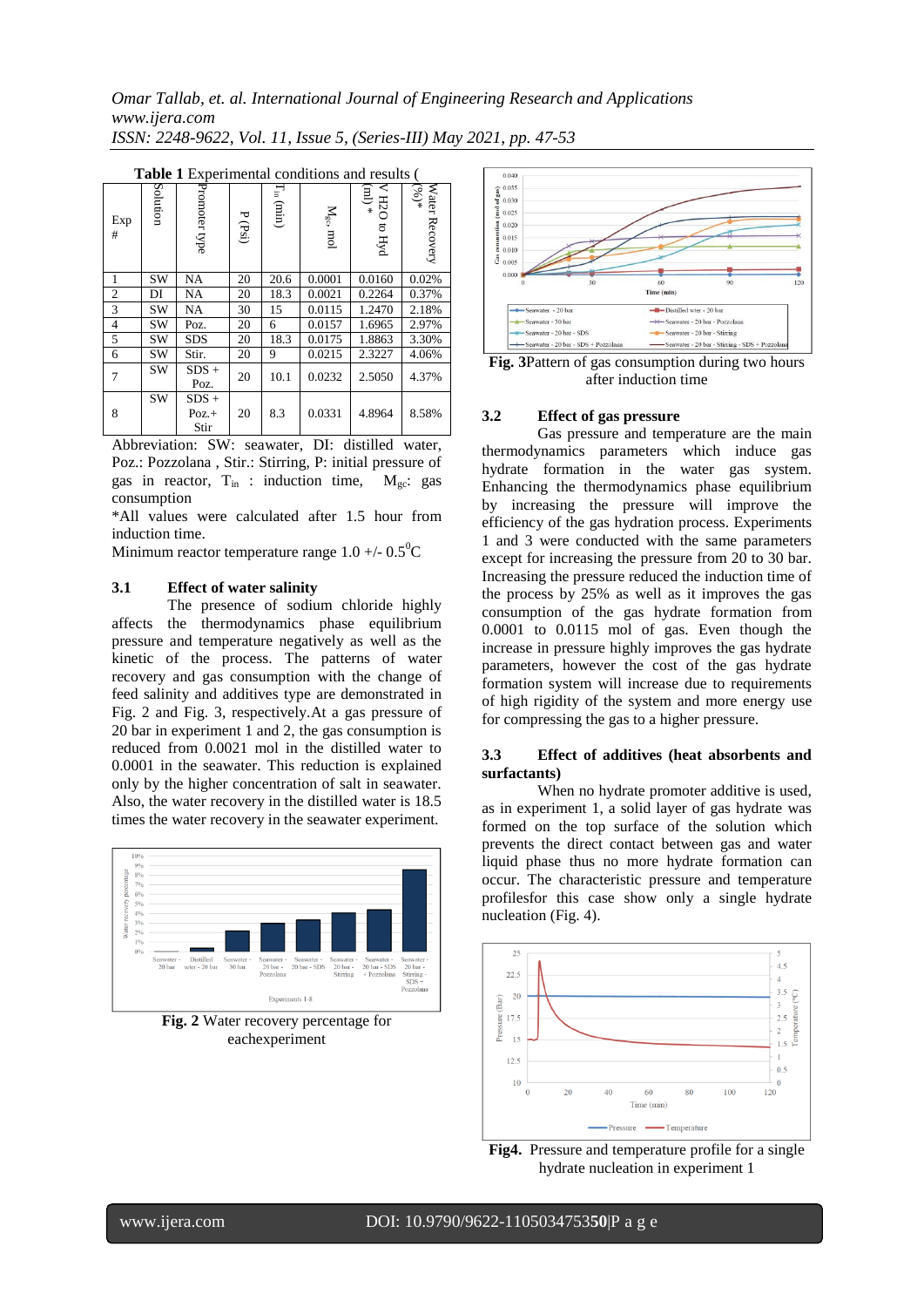However, the presence of additives in the solution brings about changes in the kinetics and thermodynamics features of the hydrate formation process. The cooling distribution from the reactor wall to the bulk of solution and the dissipation of the gas hydration exothermic heat are directly related to the gas hydration formation process. Adding the natural pozzolana that contains 71% wt. silicon dioxide, 13.7% wt. Aluminum oxide and 1% wt. of ferric oxide to seawater (Exp. 4) increased the gas hydration by 156 times compared to experiment 1. As indicated in Fig. 5, the gas hydrate formation in the presence of natural pozzolana happened in multiple nucleates due to breaking the thin gas hydrate layer that formed on the gas-solution surface contact area. It has been observed visually that gas hydrate formed took the shape of non-identical crystals within the bulk of solution and a thin gas hydrate layer on the top surface of the solution that could not be broken due to weak action of the magnetic bar.

The thin gas hydrate layer can be weakened and easily removed by surfactants such as SDS. SDS gives the liquid solution the texture of bubbly and soapy solution. The bubbles help in increasing the contact surface area between the gas and the liquid. Gas consumption in experiment 1 and 5 were 0.0001 and 0.0175. All parameters in these experiments were the same except for the presence of SDS in experiment 5. SDS can improved by 174 times compared to the gas hydrate formation in the absence of the surfactant. The fact that formed gas hydrate layer is a significant barrier to further development of gas hydrate process is reported by many researchers [16].



**Fig. 5**Pressure and temperature profile for multinucleation in the presence of pozzolana in experiment 4

# **3.4 Effect of stirring**

The negative effect of the formed thin hydrate layer on the top of the solution can be avoided by stirring the liquid solution inside the reactor by a magnetic bar that rotates at 600 rpm which prevents the development and breaks the gas

hydrate layer. Also, stirring the liquid solution helps in cooling distribution inside the reactor. Comparing experiment 1 (no stirring) with experiment 6 (with stirring), the gas consumption increased from 0.0001 to 0.0215 mol, respectively due to the stirring alone.

#### **3.5 Synergetic effect of promoters**

When SDS and the natural pozzolana were added altogether in one run (Experiment 8) a synergetic effect was observed. As expected, the combination of the two promoters resulted in better water recovery percentage and gas consumption compared to cases when they were used alone. The stirring of the mixed promoters in experiment 8 resulted in a water recovery of around 9%. This value is the highest water recovery percentage comparing to all other experiments.

#### **IV. CONCLUSION**

In this study, the gas hydrate formation process efficiency was evaluated using carbon dioxide as guest gas and kinetic promoters. The formation of the gas hydrate without promoters with the carbon dioxide gas was found fragile and it results in insignificant water recovery. By the addition of natural pozzolana nanoparticles in seawater solution enhanced gas consumption by improving the cooling distribution and heat dissipation. Natural pozzolana can be easily separated from the produced water, and it is nonhazardous material. Sodium dodecyl sulfate (SDS) had a significant increase in the water recovery by more than 116 times compared with non SDS experiments. Stirring leads to breakage the thin hydrate layers formed at the solution surface and improves the heat dissipation in the gas hydrate formation. Besides, stirring is a very efficient method compared to kinetic additives since gas hydrate produced with stirring is free of additives and will not need further separation process. With the combination of natural pozzolana and SDS in a stirred reactor a value of 9% water recovery was obtained. Natural pozzolana is a low-cost promoter that can be used to enhance gas hydrate formation process significantly. Since the natural pozzolana minerals are not similar in its chemical properties, further studies should be conducted to compare the effects of different natural pozzolanas as a kinetic promoter and evaluate suitable methods for separation of the natural pozzolana from the produced fresh water.

#### **ACKNOWLEDGMENT**

This project was funded by the National Plan for Science, Technology and Innovation (MAARIFAH) – King Abdulaziz City for Science and Technology – the Kingdom of Saudi Arabia –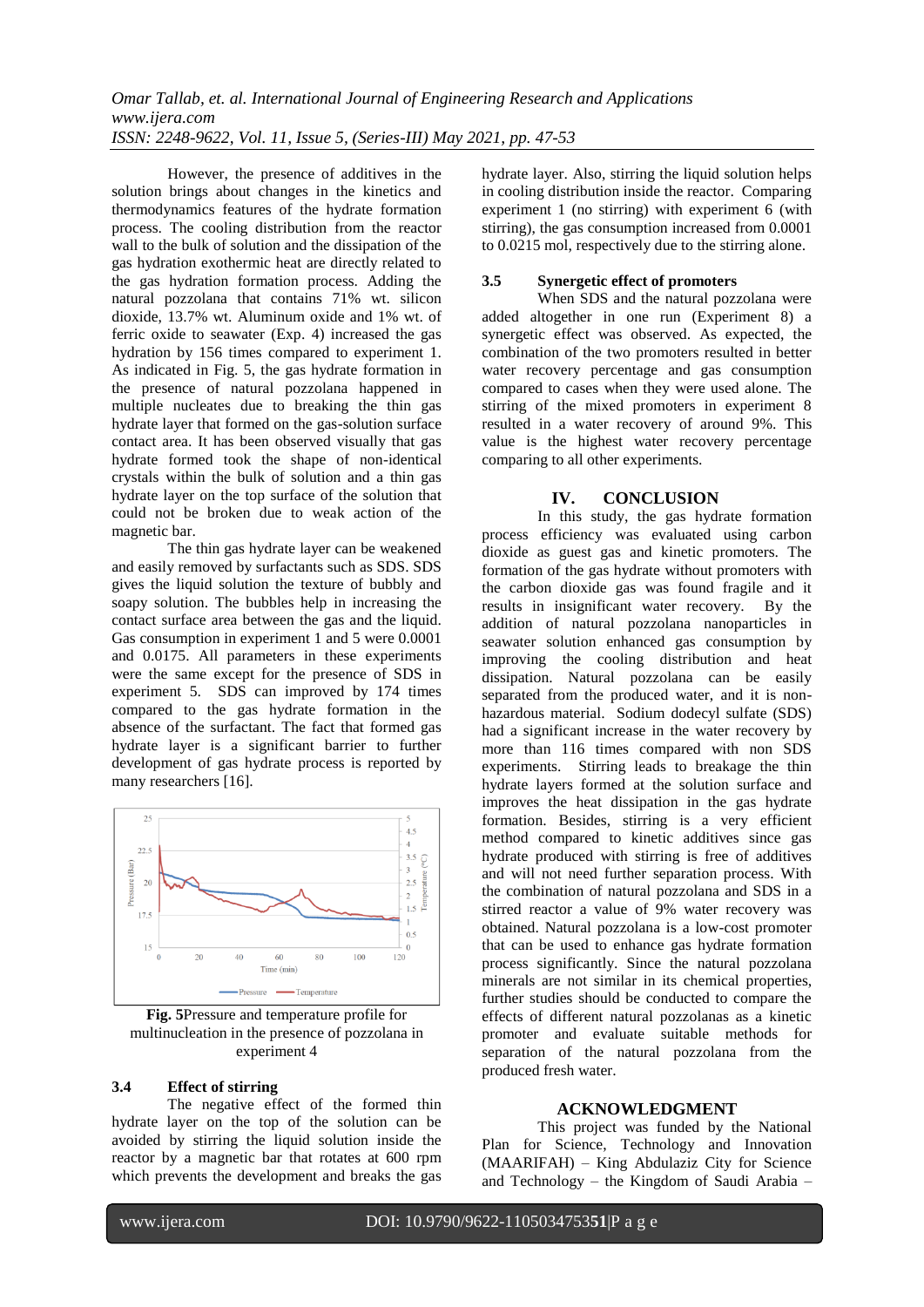*Omar Tallab, et. al. International Journal of Engineering Research and Applications www.ijera.com*

*ISSN: 2248-9622, Vol. 11, Issue 5, (Series-III) May 2021, pp. 47-53*

award number (11-WAT2007-03). The authors also thank Science and Technology Unit, King Abdulaziz University for technical support.

#### **REFERENCES**

- [1] M. Rasheeduddin, W. A. Abderrahman, and J. W. Lloyd,Management of Groundwater Resources in Eastern Saudi Arabia, *International Journal of Water Resources Development, 17(2)*, 2001, 185–210, 2001.
- [2] A. A. Ghanim, Water Resources Crisis in Saudi Arabia, Challenges and Possible Management Options: An Analytic Review, *International Scholarly and Scientific Research & Innovation 13(2)*, 2019, 51-56.
- [3] K.A. Rambo, D. M. Warsinger, S.J. Shanbhogue, V.J.H. Lienhard and A.F. Ghoniem, Water-Energy Nexus in Saudi Arabia. *Energy Procedia, 105*, 2017, 3837– 3843.
- [4] B. D. Negewo, Renewable energy desalination: an emerging solution to close the water gap in the Middle East and North Africa. Washington, DC: World Bank, 2012.
- [5] A. Demirbas, A. A. Hashem and A. A. Bakhsh, The cost analysis of electric power generation in Saudi Arabia, *Energy Sources, Part B: Economics, Planning, and Policy, 12(6),* 2017, 591-596
- [6] P. Mekala, P. Babu, J. S. Sangwai, and P. Linga, Formation and Dissociation Kinetics of Methane Hydrates in Seawater and Silica Sand, Energy & *Fuels, 28(4)*, 2014, 2708–2716.
- [7] D. Khawaji, I. K. Kutubkhanah, and J.-M. Wie, Advances in seawater desalination technologies, *Desalination, 221(1-3)*, 2008, 47–69.
- [8] Al-Karaghouli and L. L. Kazmerski, Energy consumption and water production cost of conventional and renewable-energy-powered desalination processes, *Renewable and Sustainable Energy Reviews, 24,* 2013, 343– 356.
- [9] M. A. Shannon, P. W. Bohn, M. Elimelech, J. G. Georgiadis, B. J. Mariñas, and A. M. Mayes, Science and technology for water purification in the coming decades, *Nature, 452(7185)*, 2008.
- [10] E. T. Igunnu and G. Z. Chen, Produced water treatment technologies, *International Journal of Low-Carbon Technologies, 9(3)*, 2012, 157–177.
- [11] K. C. Kang, S. Y. Hong, S. J. Cho, D. H. Kim, and J. D. Lee, Evaluation of Desalination by Nanostructured Hydrate Formation and Pellet Production Process,

*Journal of Nanoscience and Nanotechnology, 17(6)*, 2017, 4059–4062.

- [12] E. D. Sloan and C. A. Koh, Clathrate hydrates of natural gases. Boca Raton, FL: CRC, 2008.
- [13] T. He, S. K. Nair, P. Babu, P. Linga, and I. A. Karimi, A novel conceptual design of hydrate based desalination (HyDesal) process by utilizing LNG cold energy, *Applied Energy, (222)*, 2018,13–24.
- [14] H. Hashemi, S. Babaee, K. Tumba, A. H. Mohammadi, P. Naidoo, and D. Ramjugernath, Experimental study and modeling of the kinetics of gas hydrate formation for acetylene, ethylene, propane and propylene in the presence and absence of SDS, *Petroleum Science and Technology, 37(5)*, 2019, 506–512.
- [15] P. Babu, T. Yang, H. P. Veluswamy, R. Kumar, and P. Linga, Hydrate phase equilibrium of ternary gas mixtures containing carbon dioxide, hydrogen and propane,*The Journal of Chemical Thermodynamics, 61*, 2013, 58–63.
- [16] Nambiar, P. Babu, and P. Linga, Improved Kinetics and Water Recovery with Propane as Co-Guest Gas on the Hydrate-Based Desalination (HyDesal) Process, *ChemEngineering, 3(1)*, 2019, 31.
- [17] S. H. Yang, P. Babu, S. F. Chua, and P. Linga, Carbon dioxide hydrate kinetics in porous media with and without salts, *Applied Energy, 162*, 2016, 1131–1140.
- [18] J. Zheng, Y. K. Lee, P. Babu, P. Zhang, and P. Linga, Impact of fixed bed reactor orientation, liquid saturation, bed volume and temperature on the clathrate hydrate process for pre-combustion carbon capture, *Journal of Natural Gas Science and Engineering, 35*, 2016, 1499–1510.
- [19] P. Thoutam, S. Rezaei Gomari, A. Chapoy, F. Ahmad, and M. Islam, Study on CO2 hydrate formation kinetics in saline water in the presence of low concentrations of CH4, *ACS Omega, 4(19)*, 2019, 18210–18218.
- [20] J. Tang, D. Zeng, C. Wang, Y. Chen, L. He, and N. Cai, Study on the influence of SDS and THF on hydrate-based gas separation performance, *Chemical Engineering Research and Design, 91(9)*, 2013, 1777–1782.
- [21] S. Said, V. Govindaraj, J.-M. Herri, Y. Ouabbas, M. Khodja, M. Belloum, J. S. Sangwai, and R. Nagarajan, A study on the influence of nanofluids on gas hydrate formation kinetics and their potential: Application to the CO 2 capture process, *Journal of Natural Gas Science and Engineering, 32*, 2016, 95–108.